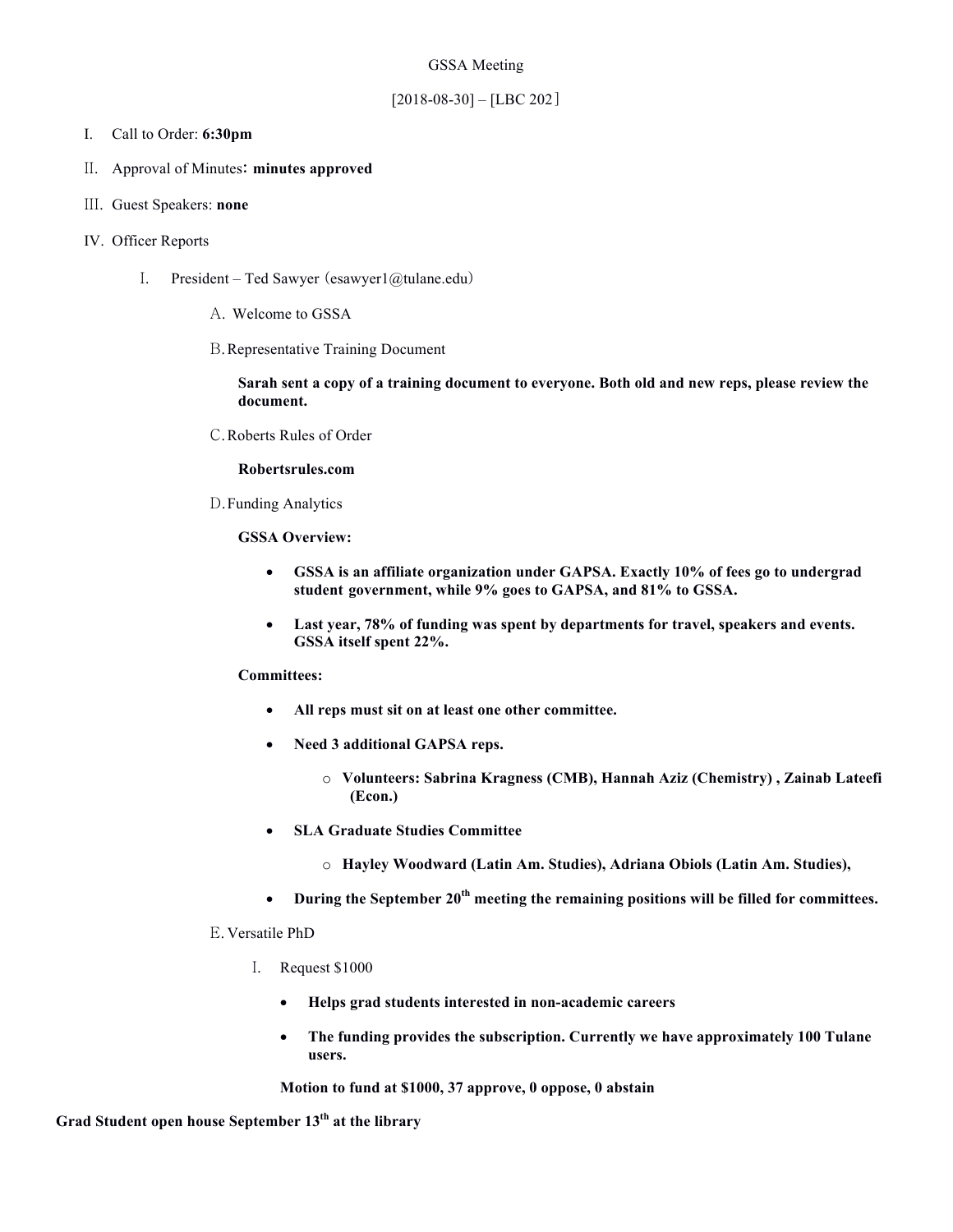- II. Vice President Evan Wells (ewells4@tulane.edu)
	- A. New Sober Event Monitor Training form https://orgsync.com/97835/forms/328126
		- I. Must fill it out per event please fill it out and shoot me an email with your name and contact info (phone number). The contact person is Evan Wells, and when they ask for assigned station, just put "at a table within the event room"
			- **Orgsync form now available for training. It take approx. 20 minutes total**
			- **Would like to use events committee to help Evan achieve the necessary number of sober event monitors**

B.Fall and Spring Trivia – 9/27, 10/18, 12/6, 2/7, 3/21, 4/18

I. \$1,000 request each event (\$6000 total)

## **Motion to fund Bruno's trivia for \$1000 per event, \$6000 total - 37 approve, 0 oppose, 0 abstain**

- C.3 Minute Thesis
	- I. \$500 request
	- **First workshop for preparing 3-minute thesis is next week (includes other job related coaching)**

**Motion to fund 3 Minute Thesis at \$500- 37 approve, 0 oppose, 0 abstain**

- D.Fall Welcome Back Reception early October
	- I. \$2000 request
	- **Spring Welcome back reception – cheese and wine. First weekend in February.**

**Motion to increase budget to \$2500 - 37 approve, 0 oppose, 0 abstain**

**Motion to fund at \$2500- 37 approve, 0 oppose, 0 abstain**

Treasurer – Brianne Sullivan (bsulliv7@tulane.edu)

- E. Office hours: Monday 4:45-5:45 in the SOC, Friday 9-10 on the 6<sup>th</sup> floor of the JBJ. Please email me beforehand to let me know you will be dropping packets off.
- F. Fall 2018 Travel Funding Recap
	- I. Funded GSSA students at 80%, OGPS only received \$100 each
- G.Funding forms presentation

#### **Travel Funding:**

- **Turn in travel packet within 2 weeks of the end of your conference.**
- **Forms will be turned into 200 Gibson. Three copies needed total: one original, one copy to give, one copy to keep.**
- **Receipts need to be taped onto plain white paper. Also provide a badge when attending conferences.**
- **GSSA will only fund travel and cost of attendance.**

#### **Event Funding:**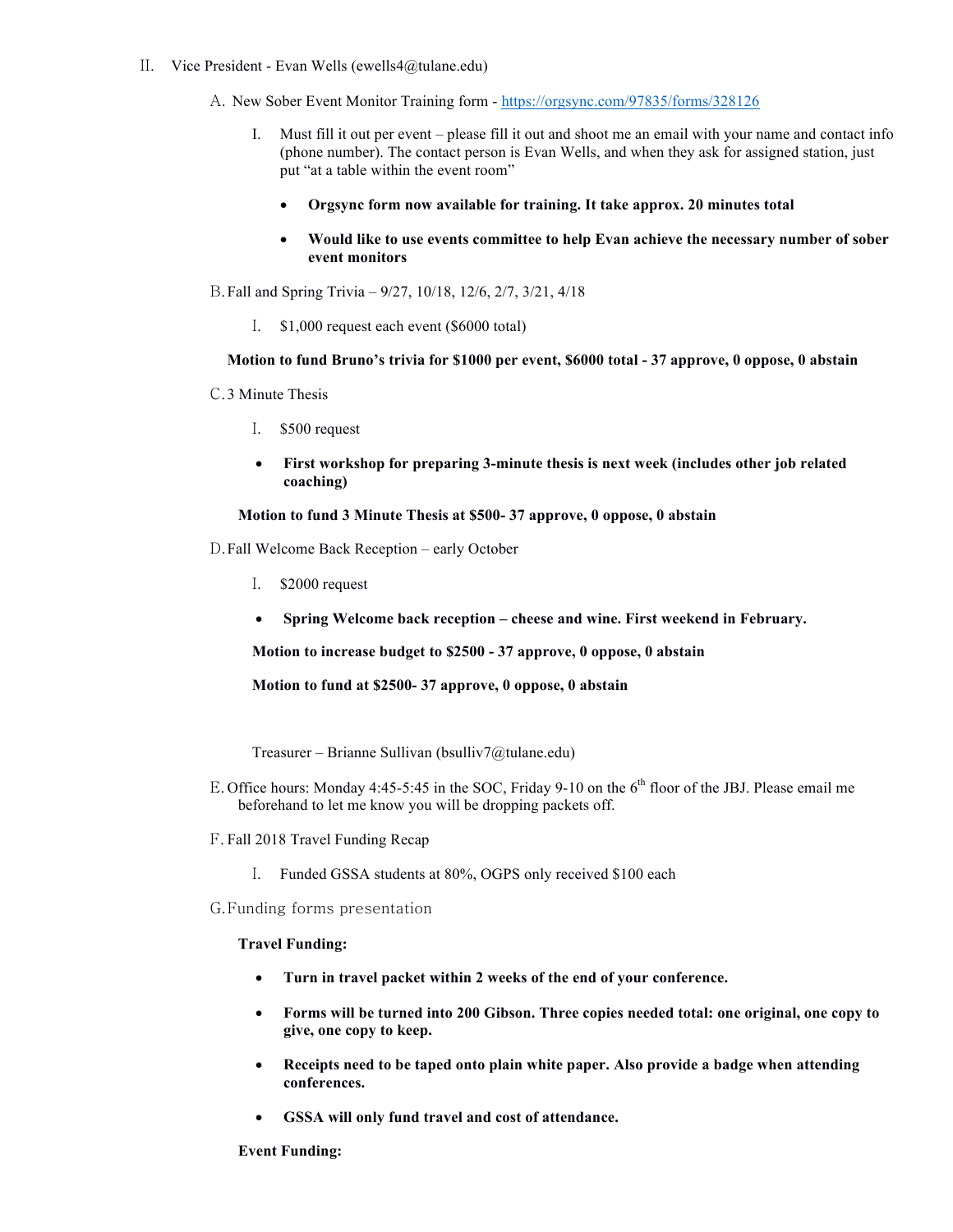- **Fill out form on orgsync and then place a request through GSSA on google drive (4 days before meeting).**
- **Event will be approved at the meeting. For reimbursements turn forms into Brie (not Jennifer).**
- **An attendee list needed for events, while an attendee list and minutes are needed for a meeting.**
- **Remember, GSSA does not fund alcohol.**

**Speaker Funding:** 

• **The speaker must fill out a contract. For an honorarium have them fill out a W9 or a W8 for international speakers. (All details on GSSA website).** 

**Bree will be sending a pdf with example forms.** 

- H. Downtown events
	- **More GSSA events are needed downtown. If anyone is interested in increasing this, contact Brie.**
- I. When submitting travel requests, please ensure that you are using the American date format
- J. Reminder: all forms having to do with funding are due within 2 weeks of the end of the event.

K.Currently we have **\$48,296.63** in the bank for events

- L. We have **\$9,773.34** for speakers
- M. Thus, \$**58,067.97** total

| <b>Department</b>                                                           | <b>Event Title</b>            | Date       | <b>Amount</b><br><b>Requested</b> | <b>Expense</b>             | <b>Expected</b><br><b>Attendance</b>                                  | Per person |
|-----------------------------------------------------------------------------|-------------------------------|------------|-----------------------------------|----------------------------|-----------------------------------------------------------------------|------------|
| &<br><b>Ecology</b><br><b>Evolutionary</b><br><b>Biology</b><br><b>GSSA</b> | September<br>Meeting          | 9/5/2018   | \$250.00                          | Food                       | 15                                                                    | \$16.67    |
| <b>Neuroscience</b><br>- GSSA                                               | <b>DUNK Meeting</b>           | 9/14/2018  | \$50.00                           | Coffee<br>and<br>Doughnuts | 30<br>(Grad<br>students,<br>Faculty,<br>non-<br>affliates<br>welcome) | \$1.67     |
| <b>Neuroscience</b><br>- GSSA                                               | <b>DUNK Meeting</b>           | 10/26/2018 | \$50.00                           | Coffee<br>and<br>Doughnuts | 30                                                                    | \$1.67     |
| Neuroscience<br>- GSSA                                                      | <b>DUNK Meeting</b>           | 11/16/2018 | \$50.00                           | Coffee<br>and<br>Doughnuts | 30                                                                    | \$1.67     |
| <b>Neuroscience</b><br>- GSSA                                               | <b>DUNK Meeting</b>           | 12/7/2018  | \$50.00                           | Coffee<br>and<br>Doughnuts | 30                                                                    | \$1.67     |
| Cell<br>&<br><b>Molecular</b>                                               | CMB - ATCG<br><b>Business</b> | 9/13/2018  | \$150.00                          | food and non-<br>alcoholic | 15                                                                    | \$10.00    |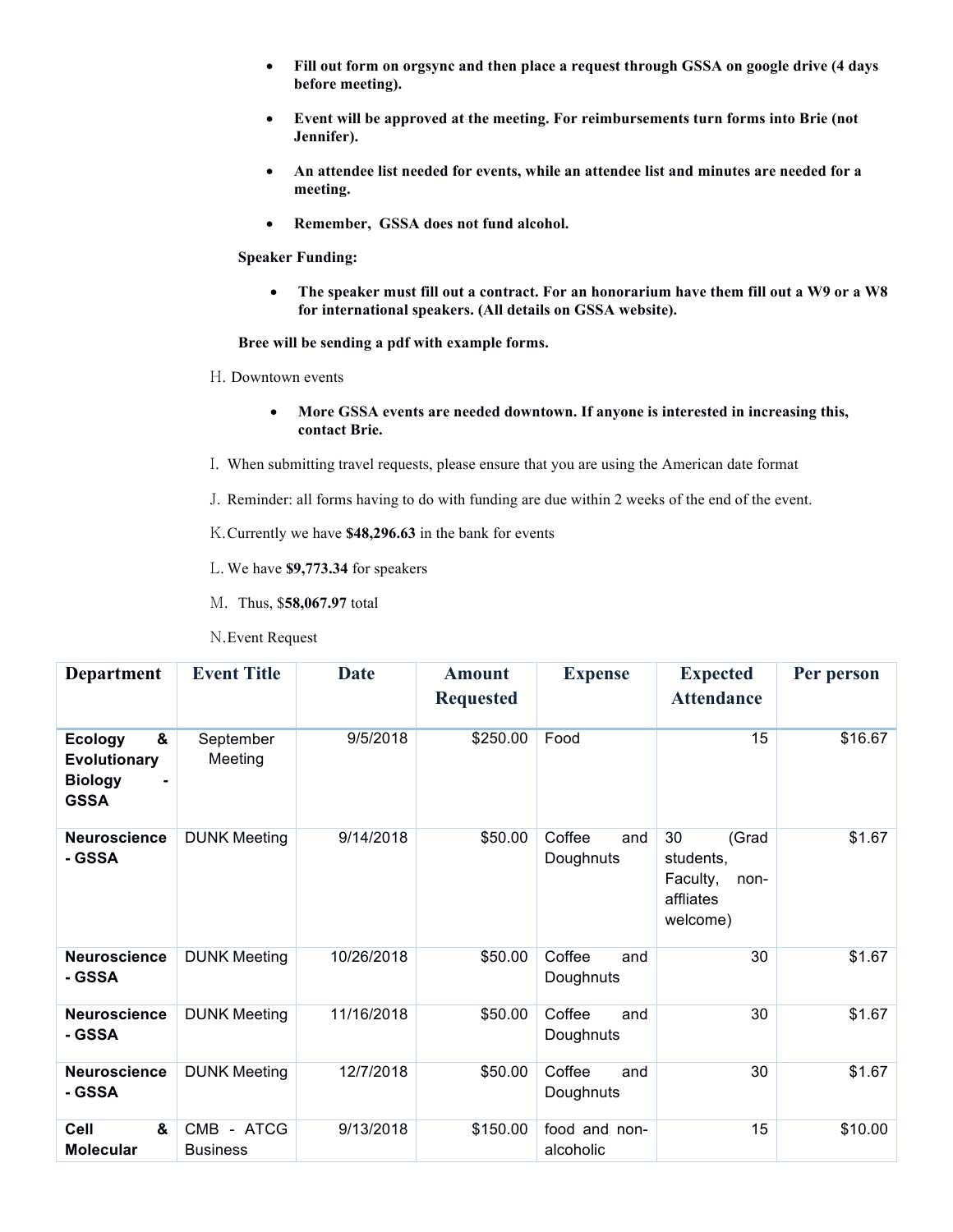| <b>Biology</b><br><b>GSSA</b>                                                      | Meeting                                                  |                                                |            | beverages<br>from Rouses                                                                   |                                            |         |
|------------------------------------------------------------------------------------|----------------------------------------------------------|------------------------------------------------|------------|--------------------------------------------------------------------------------------------|--------------------------------------------|---------|
| <b>Physics</b><br>$\blacksquare$<br><b>GSSA</b>                                    | <b>WiSE</b><br>Fellowships<br>Funding<br>and<br>Workshop | 9/24/2018                                      | \$150.00   | finger<br>Large<br>sandwiches,<br>brownies,<br>lemonade and<br>from<br>water<br>Olive Blue | 30                                         | \$5.00  |
| <b>Physics</b><br>$\blacksquare$<br><b>GSSA</b>                                    | WiSE yoga                                                | 9/22/2018                                      | \$25.00    | Small<br>snacks<br>(granola bars,<br>iced tea)                                             | 20                                         | \$1.25  |
| <b>Economics</b><br>$\blacksquare$<br><b>GSSA</b>                                  | Graduate<br>Economics<br>Student<br>Monthly<br>Meeting   | 9/21/2018                                      | \$120.00   | Pizza                                                                                      | 25                                         | \$4.80  |
| <b>Economics</b><br>$\sim$<br><b>GSSA</b>                                          | Graduate<br>Economics<br>Student<br>Monthly<br>Meaning   | 10/19/2018                                     | \$120.00   | Pizza,<br>soft<br>drinks                                                                   | 25                                         | \$4.80  |
| <b>Economics</b><br>$\blacksquare$<br><b>GSSA</b>                                  | Graduate<br>Economics<br>Student<br>Monthly<br>Meeting   | 11/30/2018                                     | \$120.00   | Pizza,<br>soft<br>drinks                                                                   | 25                                         | \$4.80  |
| <b>French</b><br>&<br>Italian - GSSA                                               | Grad Student<br>Speaker<br>Reception                     | 10/4/2018                                      | \$250.00   | Catering food<br>and soft drinks<br>from Rouses                                            | 40                                         | \$6.25  |
|                                                                                    |                                                          | <b>Total</b><br>w/o<br>events<br>over<br>\$250 | \$1,385.00 |                                                                                            |                                            |         |
| <b>Chemical</b><br>&<br><b>Biomolecular</b><br><b>Engineering -</b><br><b>GSSA</b> | CBE<br><b>Bogue</b><br>Chitto<br>Tubing<br>Trip          | 9/15/2018                                      | \$640.00   | Chartered<br>transportation<br>costs through<br>Tulane Shuttle<br>and<br>Transportation    | 29<br>(Grad<br>students<br>and<br>plus 1s) | \$22.07 |
| <b>Total</b>                                                                       | \$2,025.00                                               | <b>Total</b><br>w/o<br>events<br>over<br>\$250 | \$1,385.00 |                                                                                            |                                            |         |
|                                                                                    |                                                          |                                                |            |                                                                                            |                                            |         |
| <b>CBE Budget:</b><br><b>Tubing Trip</b>                                           |                                                          |                                                |            |                                                                                            |                                            |         |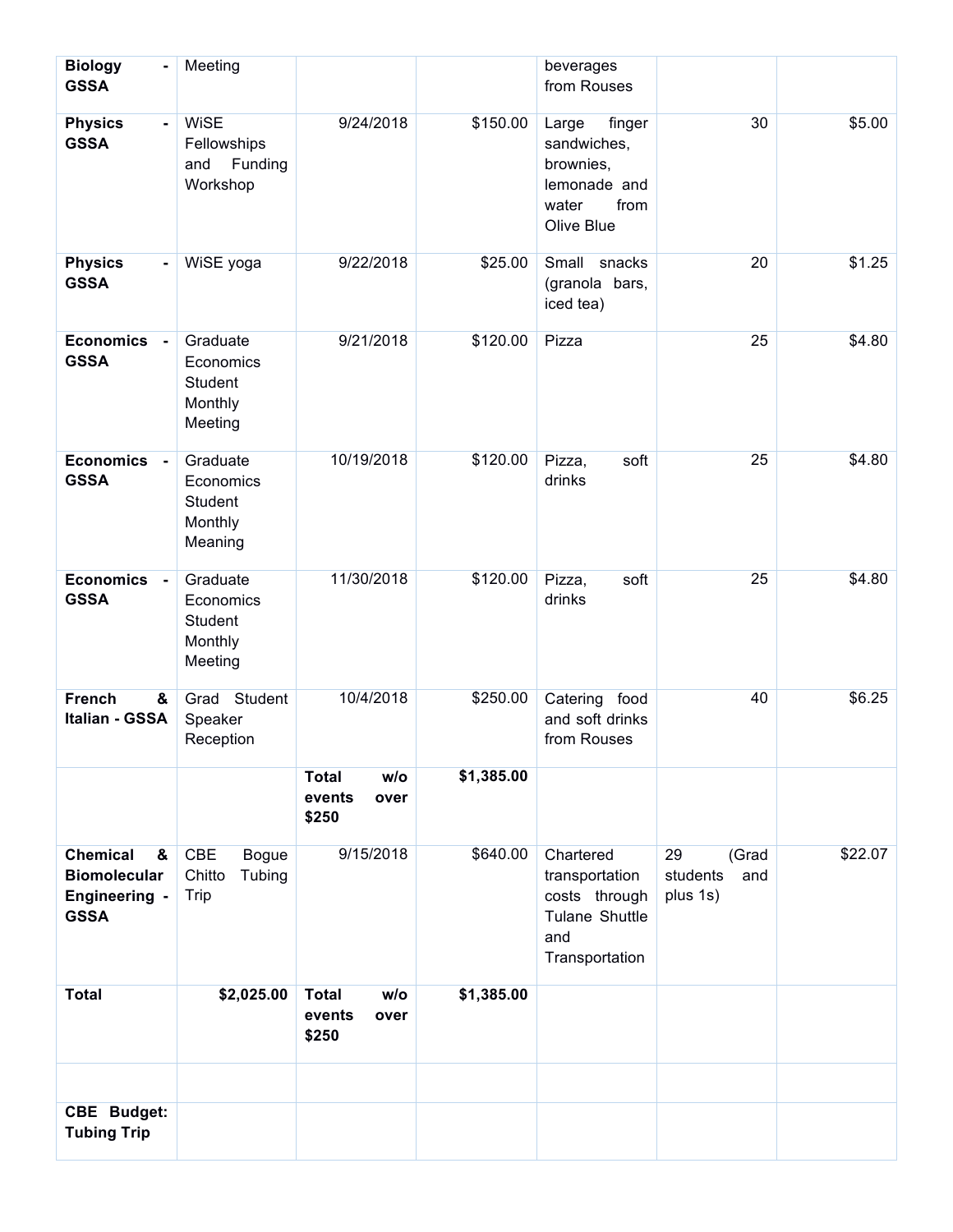| Item             | Description     | Price |  |  |
|------------------|-----------------|-------|--|--|
| <b>Tulane</b>    | Chartered       | \$640 |  |  |
| <b>Chartered</b> | transportatio   |       |  |  |
| Transportati     | 29<br>for<br>n. |       |  |  |
| on               | people;<br>at   |       |  |  |
|                  | \$80 per hour   |       |  |  |
|                  | for 8 hours.    |       |  |  |

**Motion to vote as a slate on events less than \$250- 37 approve, 0 oppose, 0 abstain**

**Motion to approve events as a slate on events less than \$250- 37 approve, 0 oppose, 0 abstain**

**Motion to approve the Bogue Chitto CBE Tubing Trip for over \$640- 37 approve, 0 oppose, 0 abstain**

## O.Speaker Requests

| Requestor's Department | Speaker        |  | Full Event | Honorarium | Travel | Lodging |
|------------------------|----------------|--|------------|------------|--------|---------|
|                        | Legal Name     |  | Start      |            |        |         |
|                        |                |  | Date       |            |        |         |
|                        |                |  |            |            |        |         |
| French & Italian       | Jennifer Tsien |  | 10/4/20    | \$200      | \$500  | \$0     |
|                        |                |  | 18         |            |        |         |
|                        |                |  |            |            |        |         |

# **Motion to approve speaker at \$700- 37 approve, 0 oppose, 0 abstain**

III. Secretary – Sarah Khalil (skhalil@tulane.edu) Proxy: Christen Steele

A.Email me (Sarah) new reps and their emails and who they're replacing

I. If you're not on the website, I don't know that you are a rep!

http://www.tulane.edu/~gssa/representatives.html

II. If you're not getting emails, sign up for the listserv

If you are a representative, you need to be added to the GSSA Representative LISTSERV, please send an email to LISTSERV@listserv.tulane.edu from the email address you want to use with the line "SUBSCRIBE GSSA-L Your Name (Your Dept/Program)" in the body of your message (no quotes). An example body message would be: SUBSCRIBE GSSA-L Green Wave (Oceanography Department)

B.Train new reps! Website, Rep training document, Travel packets, etc.

V. New Business

# **None**

VI. Old Business